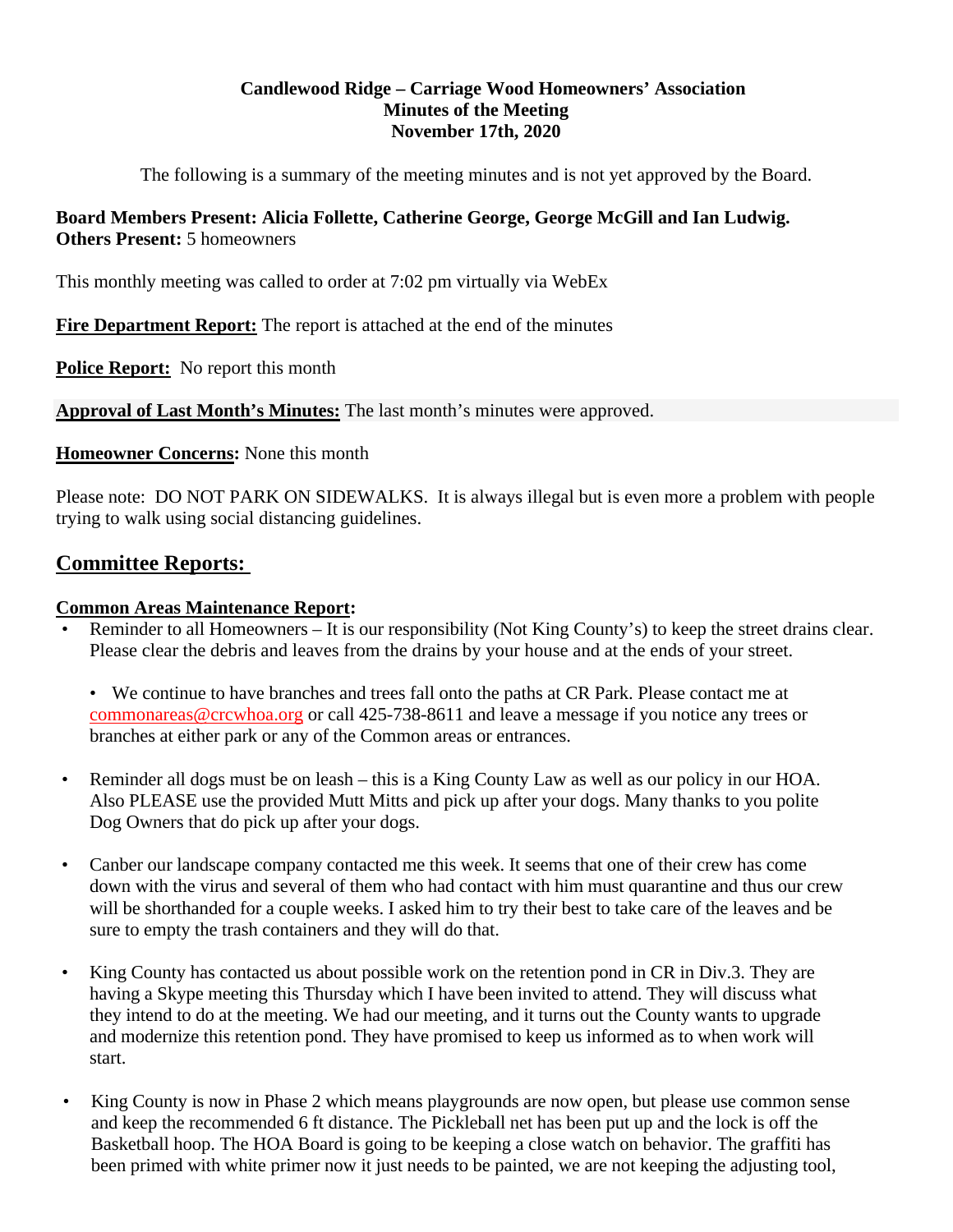BB hoop lock or padlocks in the shed any longer.

- King County Sheriff Patrols and requests will now be coordinated by the CAM Chair and monthly reports will be submitted before each monthly meeting. Please contact the Board with any areas of concern and we will do our best to accommodate.
- Please keep a watch for suspicious Activity and call 911
- **Reminder:** Our parks are private parks which exist for the use and enjoyment of HOA residents, their families and guests. They are not public parks. Our park usage rules apply to everyone. Following are some of the rules that have been established to maximize safety, and minimize liability and maintenance cost:
- A. Park Hours: 9:00 am to dusk.
- B. No Smoking, alcohol, drugs, loud music, golfing, motorized vehicles or **Fireworks** are allowed.
- C. Animals must be leashed, and owners are responsible for cleaning up after their animals.

#### **ACC Report:**

We accept ACR requests via e-mail when the form does not need paint chips. (All paint chips should be mailed or hand delivered.) It has been noted that paint requests have been received lately without paint chips as well as requests without ACR forms. All requests must be accompanied by ACR forms which must be signed, include a valid address and phone number and, if for paint or stain, must include paint chips and note which paint is for what part of the house (body, trim, deck, gutters, door, ...). If you want to speed up your notification, be sure that your email address is clearly written.

Due to the pandemic the ACC will consider ACRs with virtual paint chips but only when there is no question as to whether they would be approved. We will continue this policy throughout 2020 and will re-evaluate in 2021 to determine if this can become permanent.

ACC requests for this month were: 2 paint 1 roof replacements 2 garage door replacement 1 gutter replacement 1 drainage

## **Complaints Negotiations Report:**

No new complaints for November.

#### **Treasurer's Report:**

Reports look good.

#### **Legal and Insurance Report:**

No report this month except for information to be discussed in executive session

#### **Community Events Committee**

We need volunteers. The Easter Egg Hunt was cancelled due to the lack of volunteers and the COVID-19 crisis. The Garage Sale and Summer Event are also canceled for the same reasons.

Please note that, if a home owner wants to reserve a park, he or she should contact the CAM chair at commonareas@crcwhoa.org or call 425-738-8611 #80 and leave a message.

## Cul-de-Sac Committee Report – November 2020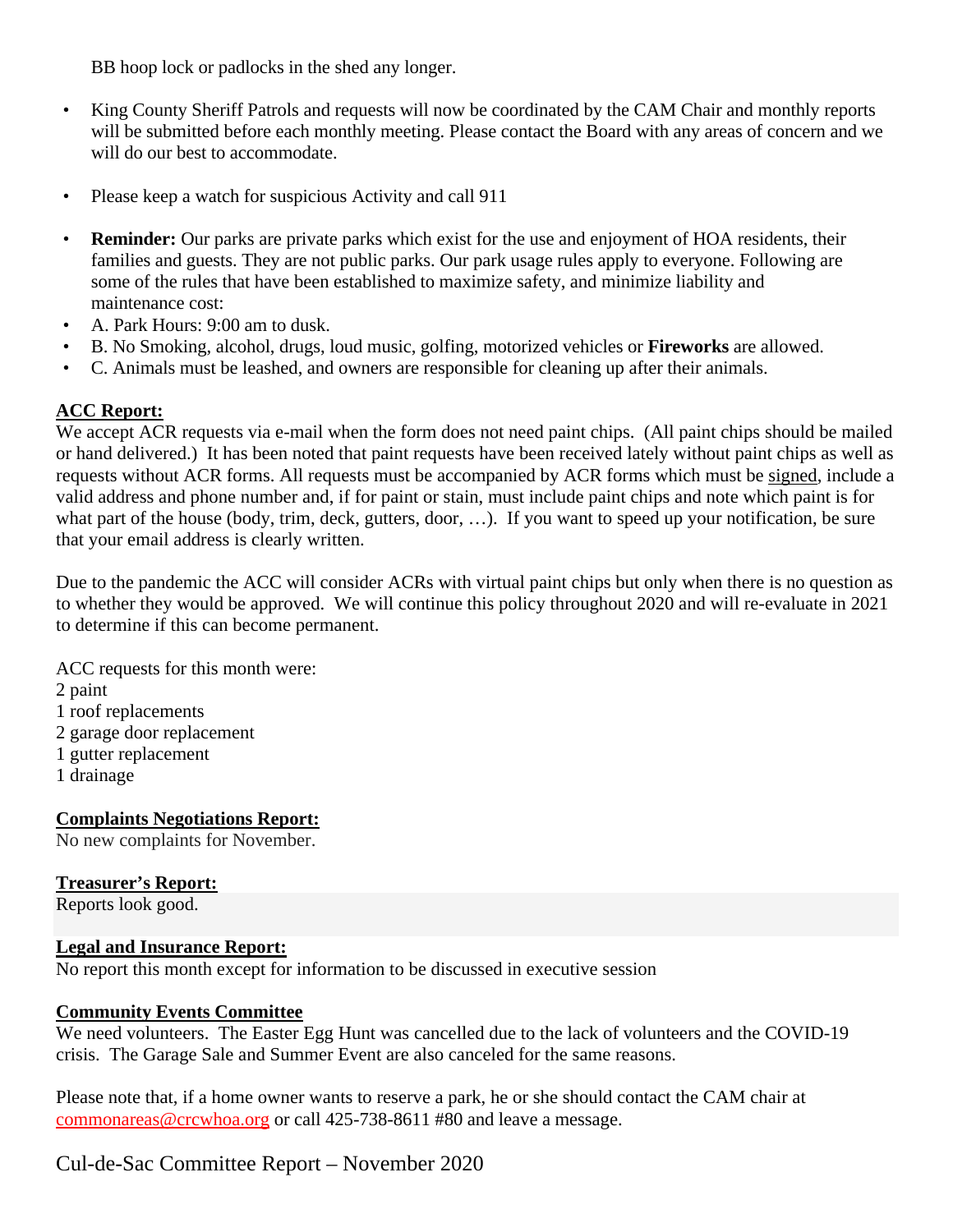Inspected all 18 Cul-de-Sac Islands and 5 Retention Ponds within the last 2 days.

- All bushes, grass and tree maintenance in good condition.
	- o No major limbs have fallen from trees on Islands or Retention Ponds
- ‐ No Islands recommended for renovation at this time no change in Island score for November.

## **On-going Issues/Concerns**

Next time Camber performs any Bark application within the neighborhood, most of the Islands and Retention Ponds could use an update. Most are looking pretty bare.

King County contacted George about work they wanted to redo a CR retention pond in division 3. It turns out that the HOA owns the land. KC would like to have ownership transferred to them. George proposed an easement because transferring ownership would be very difficult due to needing a significant number of homeowners to approve. George is investigating.

## **Web Site:**

No report this month.

**Capital Improvement Committee:** 

No report this month.

#### **Nominating Committee**

We still have an open position on the Board. This coming January one existing Board member's term expires as well as one unfilled seat.

#### **Old Business:**

The virtual meetings are working for us. Homeowners who want to attend can request the information from George at president@crcwhoa.org.

Walk thru status – about 50 people have not responded or done the work.

BB Court – there has not been much trouble lately but need to lock up the pickleball stuff

## **New Business:**

Annual Meeting: cannot used church so will have annual meeting online. Proxies must be sent in as they must be signed. Catherine will put the annual meeting presentation on the web site before the meeting. We discussed open positions on the Board. Send proxies via the mail – we cannot accept proxies at the virtual meeting. Mail in the proxies early since the mail seems to be slow.

#### **Please note that non safe and sane fireworks are illegal in the HOA because they are illegal in unincorporated King County.** Three years ago we had a house in our HOA burn down due to fireworks.

If you would like to give us your email address in order to be added to our email announcements please send your info to bookkeeper@crcwhoa.org. No one will see your email and we will not give it to anyone.

Roles for the 2020 HOA Board Members

| George McGill           | President / Common Areas Chair               |
|-------------------------|----------------------------------------------|
| <b>Catherine George</b> | Reporting Secretary / ACC Chair / Web Master |
| Alicia Follette         | Complaints / Treasurer                       |
| Carol Nyseth            | Vice President                               |
| Open                    | <b>Community Events Committee Chair</b>      |
| Ian Ludwig              | <b>ACC Member / CAM Member</b>               |
| <b>Randy Vermillion</b> | ACC Member / Cul-de-sac Chair                |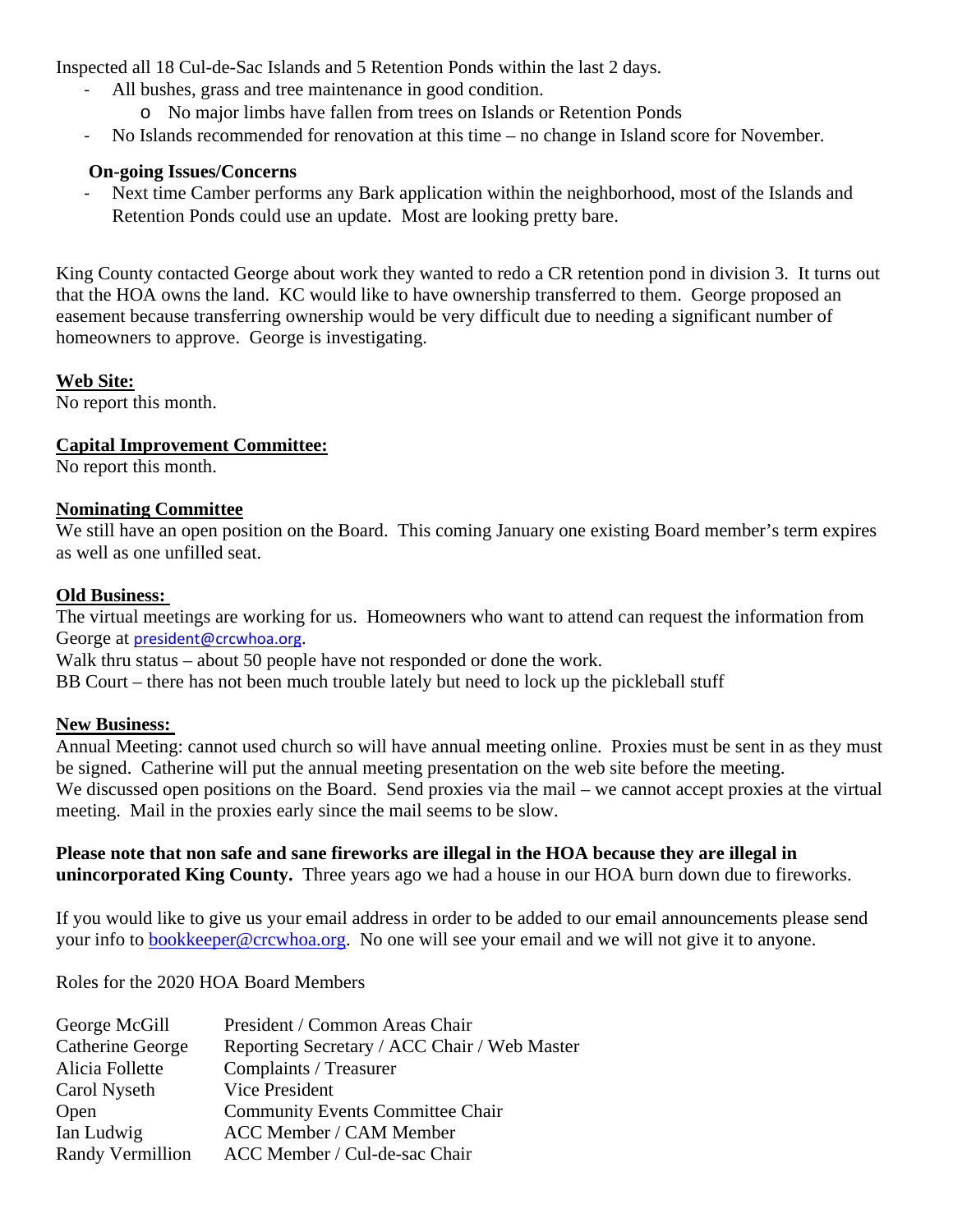\*Don Nelson Legal and Insurance

\* Volunteer, not a Board Member

**Special Topics:** Visit our Website and contact the HOA via Email at:

Web – www.crcwhoa.org Facebook - Candlewood Ridge/Carriagewood HOA Email – president@crcwhoa.org info@crcwhoa.org architecture@crcwhoa.org If you would like to give us your email address in order to be added to our email announcements please send your info to bookkeeper@crcwhoa.org. Please visit us on Facebook also.

## **Executive session:**

We discussed several issues regarding possible legal advice.

A motion was made to adjourn the meeting at 7:51pm.

## **Next Board Meetings:**

- December  $15<sup>th</sup>$ , 2020
- $\bullet$  January 19<sup>th</sup>, 2021
- February $16^{th}$ , 2021
- $\bullet$  March 16<sup>th</sup>, 2021
- April  $20^{th}$ ,  $2021$
- May  $19^{8h}$ , 2021
- June 15th, 2021
- $\bullet$  July 20<sup>th</sup>, 2021
- August  $17<sup>th</sup>$ , 2021
- September  $21<sup>st</sup>$ , 2021
- October  $19<sup>th</sup>$ , 2021
- November  $16<sup>th</sup>$ , 2021
- December  $21<sup>st</sup>$ , 2021

## **Annual Meeting:**

January 26<sup>th</sup>, 2021 7:00 at Fairwood Community United Methodist Church For the duration of the current coronavirus emergency it will be held via telephone. All Homeowners are welcome to attend. Please contact the president of the board for connection instructions at president@crcwhoa.org

Board meetings are usually held at **7:00 pm.** at the Sheriff's Office, Albertson's Shopping Center on the third Tuesday of the month. However, for the duration of the current coronavirus emergency they will be held via telephone. All Homeowners are welcome to attend. Please contact the president of the board for connection instructions at president@crcwhoa.org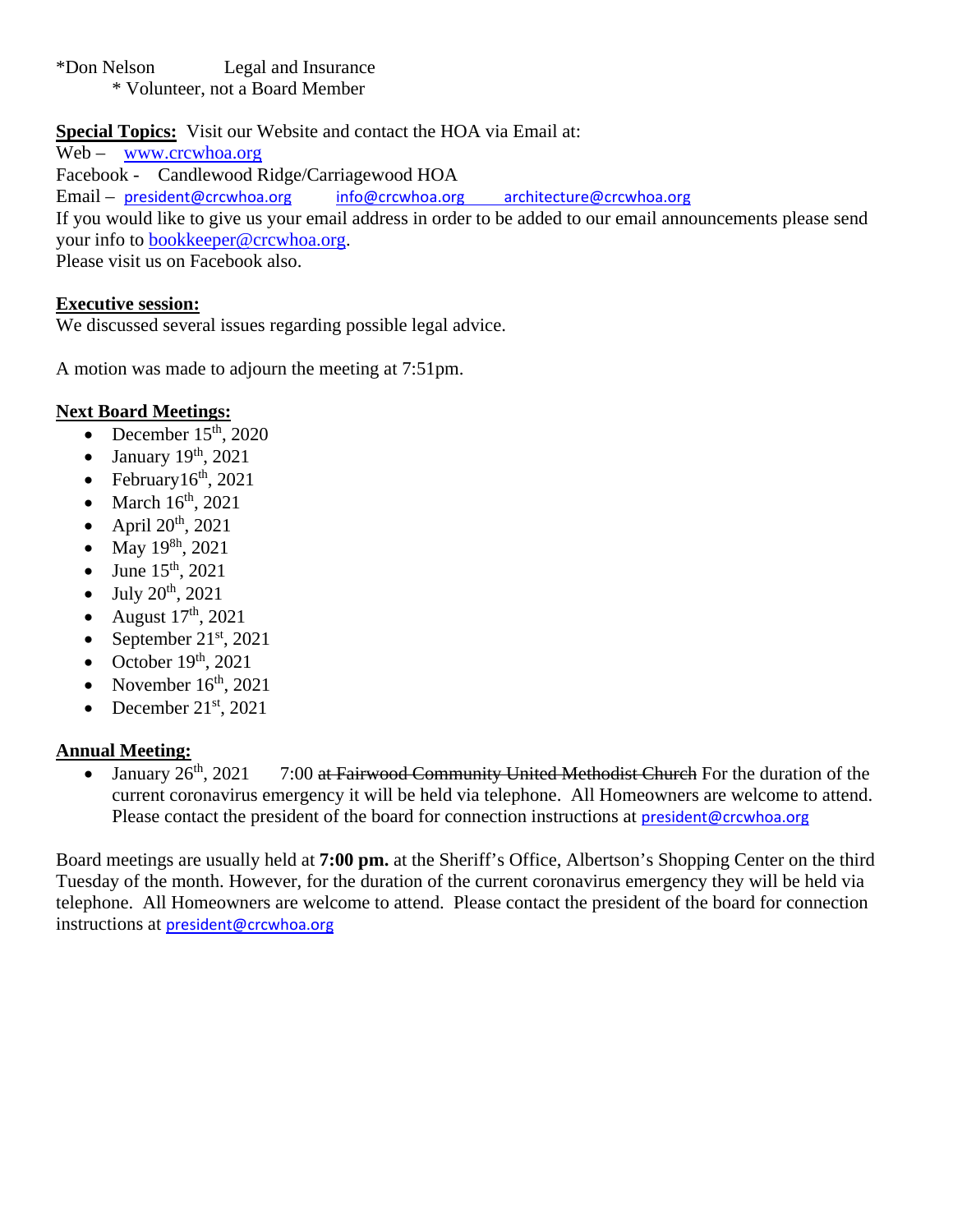

**RENTON REGIONAL FIRE AUTHORITY** WORKING TO MAKE OUR COMMUNITY SAFER, HEALTHIER, AND STRONGER









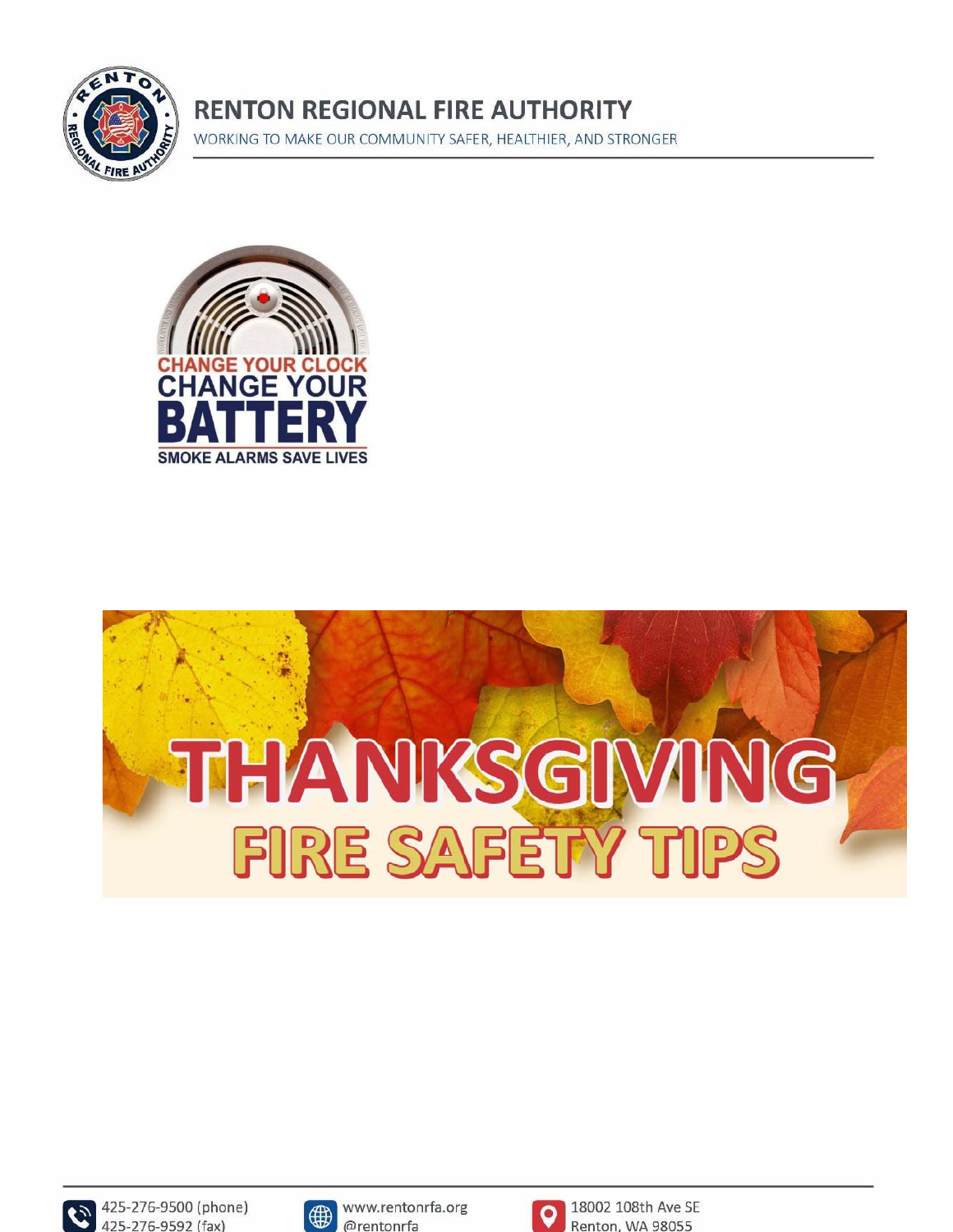# **Homeowners Association Update N** *1* **2020**

*Seasonal "Hot Issues"*

that should last up to 10 years? Does the date of manufacture on the detector's back label indicate the unit is less than 10 years old? Have batteries been taken out of ionization detectors because of annoying nuisance alarms from cooking or shower steam? Is there at least one photoelectric detector on each level of the house or apartment? Does someone test the detectors on the first day of every month to make sure the batteries are connected?

# **"Fall Back" to Standard Time**

The first Sunday of November marks the official change from Daylight Savings. While turning time back one hour, fire departments across the nation ask every household to check on the condition of their smoke detectors. More than simply following the slogan of "Change your Clock / Change your Battery", we hope that someone in every household is knowledgeable about their smoke detectors. Are the detectors hardwired with battery back-up or simply battery- operated? Are the batteries 9-volt alkaline that need to be replaced at least once a year or longer-lasting lithium ones

# **Cooking Safety-** *Safety Should Be a Top Recipe for Holiday Cooking*

Did you know that Thanksgiving Day is the peak day of the year for home cooking fires? Cooking equipment, most often the range or stovetop are the leading causes of home fires and injuries. As you plan your Thanksgiving menu, here are some fire safety tips to keep in mind:

- **Be on alert!** Stay in the kitchen when you are cooking.
- Keep anything that can catch fire-oven mitts, paper towels, curtains, wooden utensils, etc away from your stovetop.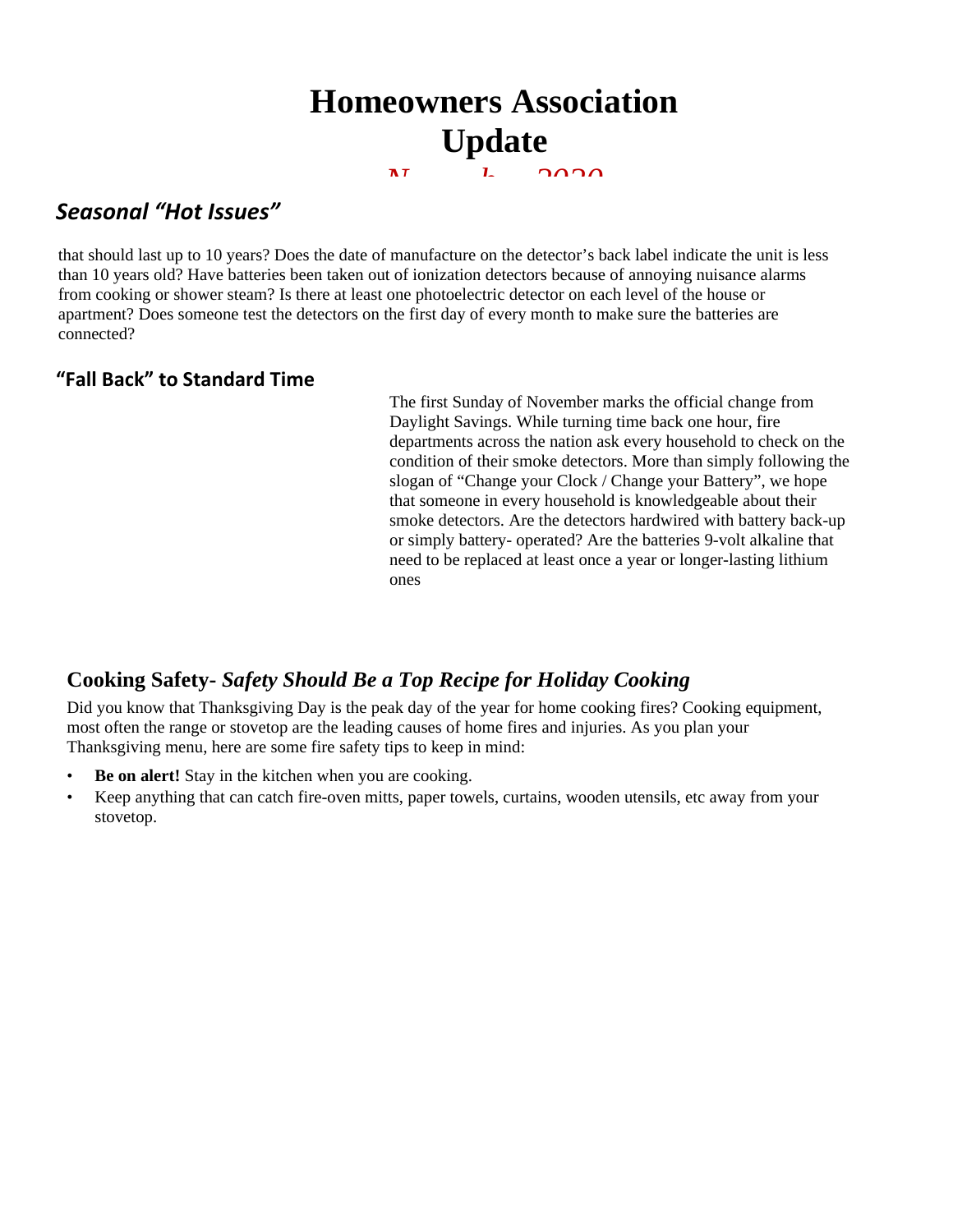

# **RENTON REGIONAL FIRE AUTHORITY**

WORKING TO MAKE OUR COMMUNITY SAFER, HEALTHIER, AND STRONGER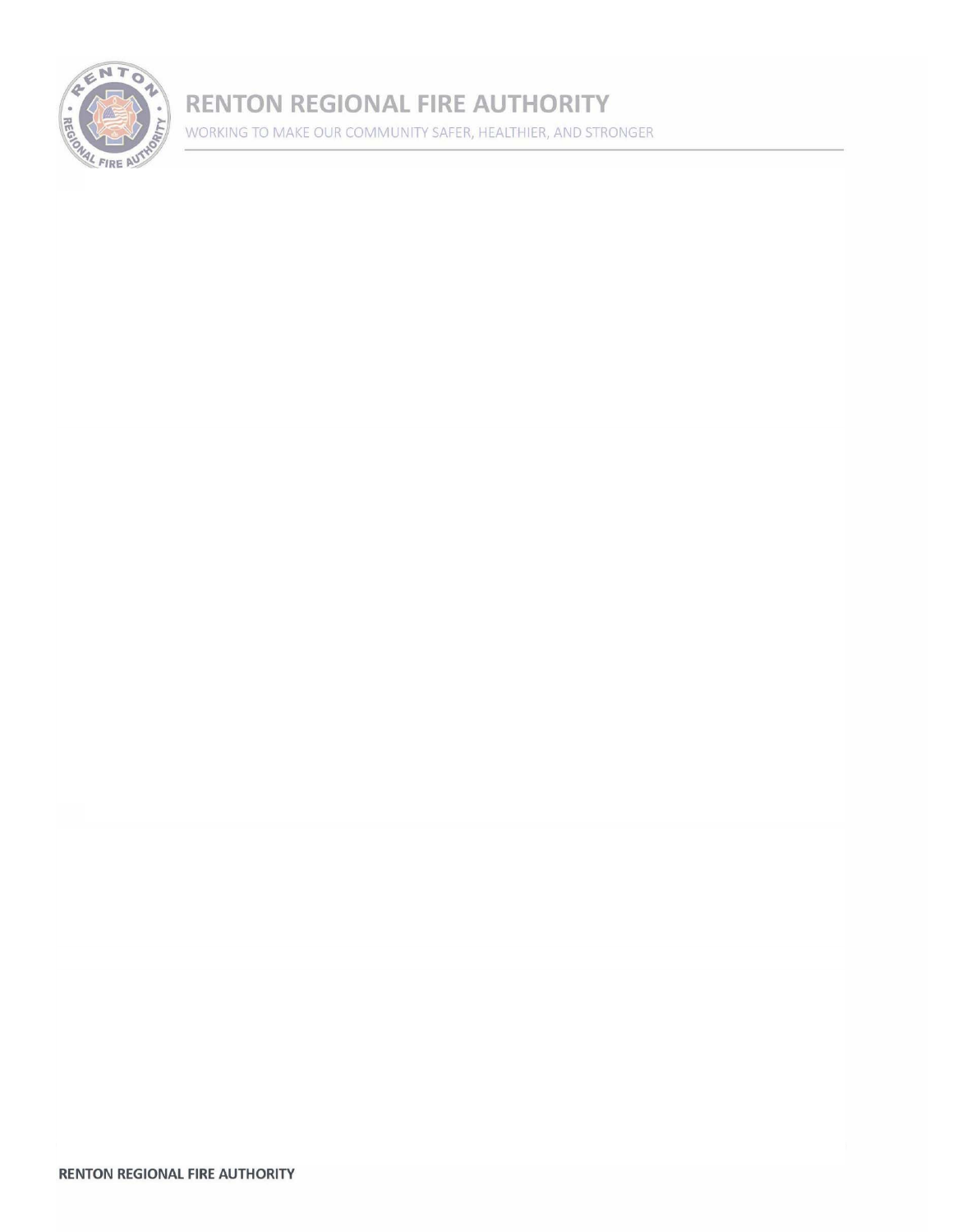- Turn the stove burners off if you need to leave the kitchen or house for any period of time or when going to sleep.
- Never wear loose clothing or dangling sleeves while cooking.
- Stay home when cooking and check your turkey often.
- Turn pot handles towards the back of the stove so no one can bump them.
- In case of an oven fire, turn off the oven and keep the door close until it's cool.
- Keep an eye on what you fry! Most cooking fires start when frying food.
- Keep children at least three feet away from the stove.
- Keep the floor clear and clean of tripping and slipping hazards.
- Keep electric cords from hanging off counters where children may be enticed to reach.
- Test all smoke alarms monthly by pushing the test button.

# **Turkey Fryers**

Another type of common fire that can occur on Thanksgiving is outdoor turkey fryers. It is important for those who cook their turkey fried to know the facts:

- Read manufacturer's instructions.
- To avoid oil spillover, do not overfill the fryer.
- Never leave the fryer unattended.
- Completely thaw turkey. If the turkey is not completely thawed when placed in hot oil, it can cause a spillover that ignites the oil.
- Underwriter Laboratories does not certify the safety of any outdoor turkey fryer because they lack thermostat controls and the units can easily tip over.
- Turkey fryers should never be used on wooden decks, in garages or under awnings because of the potential fire problems.
- Never use water on any grease fire. *Source: Thanksgiving‐National Fire Protection Association*

# **Heating Safety**

As November days grow colder and residents rely more on heating sources, it is important to be alert to potential problems that can be associated with fireplaces, space heaters, and baseboard heaters. Heating equipment causes many of the residential fires that occur from November through February. Here are some tips to stay warm and safe during cold weather season:

# **Fireplace Tips**

- Get your chimney inspected each year to make sure that it is safe.
- Use fireplace screens to keep sparks and fire debris inside the fireplace.
- Do not use gasoline to start a fire in the fireplace.
- Keep fireplace ashes containers a safe distance away from your home.
- Never leave a fire unattended.
- Make sure that combustible materials are not stored within three feet of your fireplace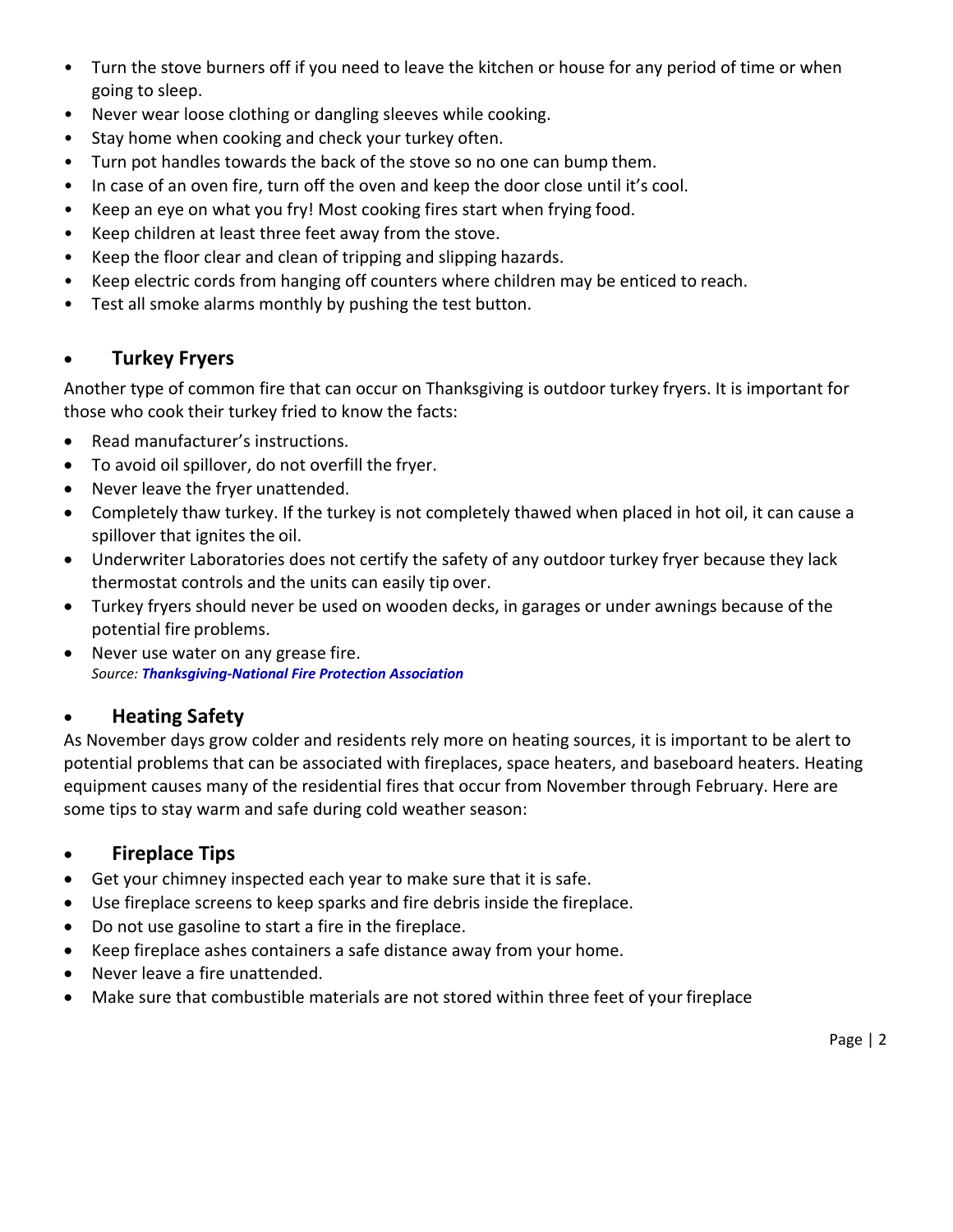

# **RENTON REGIONAL FIRE AUTHORITY**

WORKING TO MAKE OUR COMMUNITY SAFER, HEALTHIER, AND STRONGER